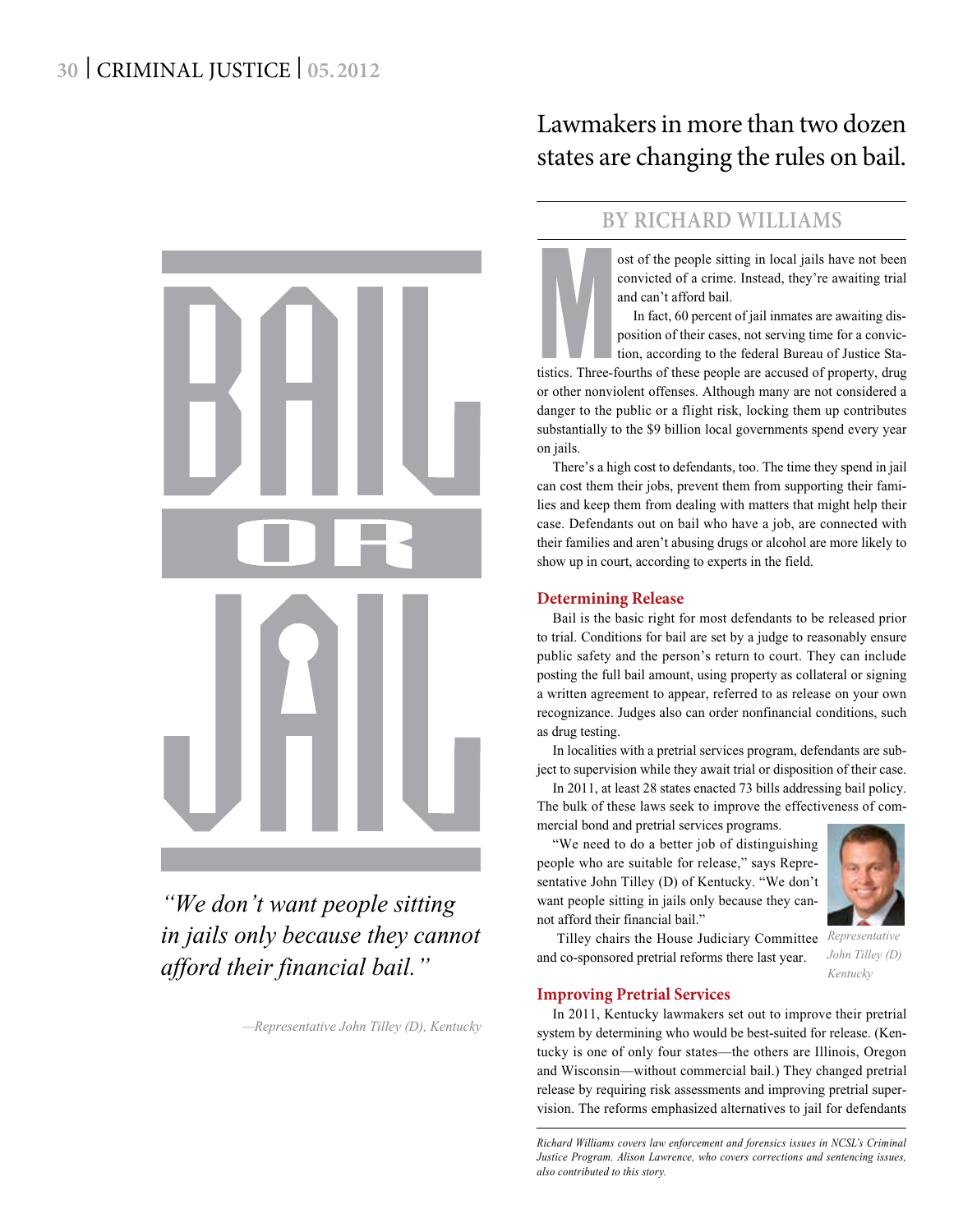|                                                           | June-November, 2011 | June-November, 2012 | Change  |
|-----------------------------------------------------------|---------------------|---------------------|---------|
| Defendants not released because of inability to make bail | 34%                 | 25%                 | $-9\%$  |
| Released defendants not charged with a new crime          | 90%                 | 94%                 | $+4%$   |
| Non-financial release rate                                | 50%                 | 67%                 | $+17%$  |
| Referrals to pretrial services                            | 3001                | 4240                | $+1239$ |
| Pretrial jail population                                  | 8462                | 7763                | $-699$  |

## **Early Results of Kentucky's 2011 Pretrial Reforms**

Source: Kentucky Administrative Office of the Courts, Division of Pretrial Services PRIM case management system, 2012

who are not dangerous or a flight risk, who have substance abuse or mental health needs, or who are unable to pay their bail fee.

Defendants now undergo a pretrial risk assessment that considers factors linked to pretrial appearance rates and successful reentry into the community, such as employment status, family ties and avoiding substance use. Those determined to be low or moderate risk to the public or alleged victims, and who are likely to appear for court, are released on their own recognizance. For some moderate-risk defendants, courts impose conditions, such as drug testing or GPS monitoring.

Defendants who remain in jail before trial because they can't pay bail receive a \$100 credit toward their bond every day, allowing them to earn their release over time. High-risk offenders who must pay a bond to get out are not eligible.

The Kentucky law improves the supervision of those on probation, parole and in pretrial programs, and reinvests the savings from housing fewer inmates to community programs that supervise both defendants and convicted offenders. The law also requires better record keeping of appearance rates and new crimes by pretrial defendants.

"The end goal is clear," says Kentucky Senator Tom Jensen (R), referring to the state's package of recent reforms. "We want more cost-effective ways to hold offenders accountable while improving public safety."



A co-sponsor of the recent reforms, Jen-*Senator* sen chairs the Senate Judiciary Committee that *Tom Jensen (R)* recently heard good early results on the legisla-*Kentucky* tion from the courts.

Kentucky Chief Justice John D. Minton Jr. told lawmakers the changes appear to be paying off. More low- or moderaterisk defendants are getting out before trial and being released without a bond, yet new crimes committed by those released went down 4 percent. The court wants the General Assembly to use money saved under the program to hire more staff for the offices that supervise pretrial defendants to handle increased inperson reporting, drug testing and curfew checks of those who are released.

*"The end goal is clear. We want more cost-effective ways to hold offenders accountable, while improving public safety."*

**Senator Tom Jensen (R), Kenti**